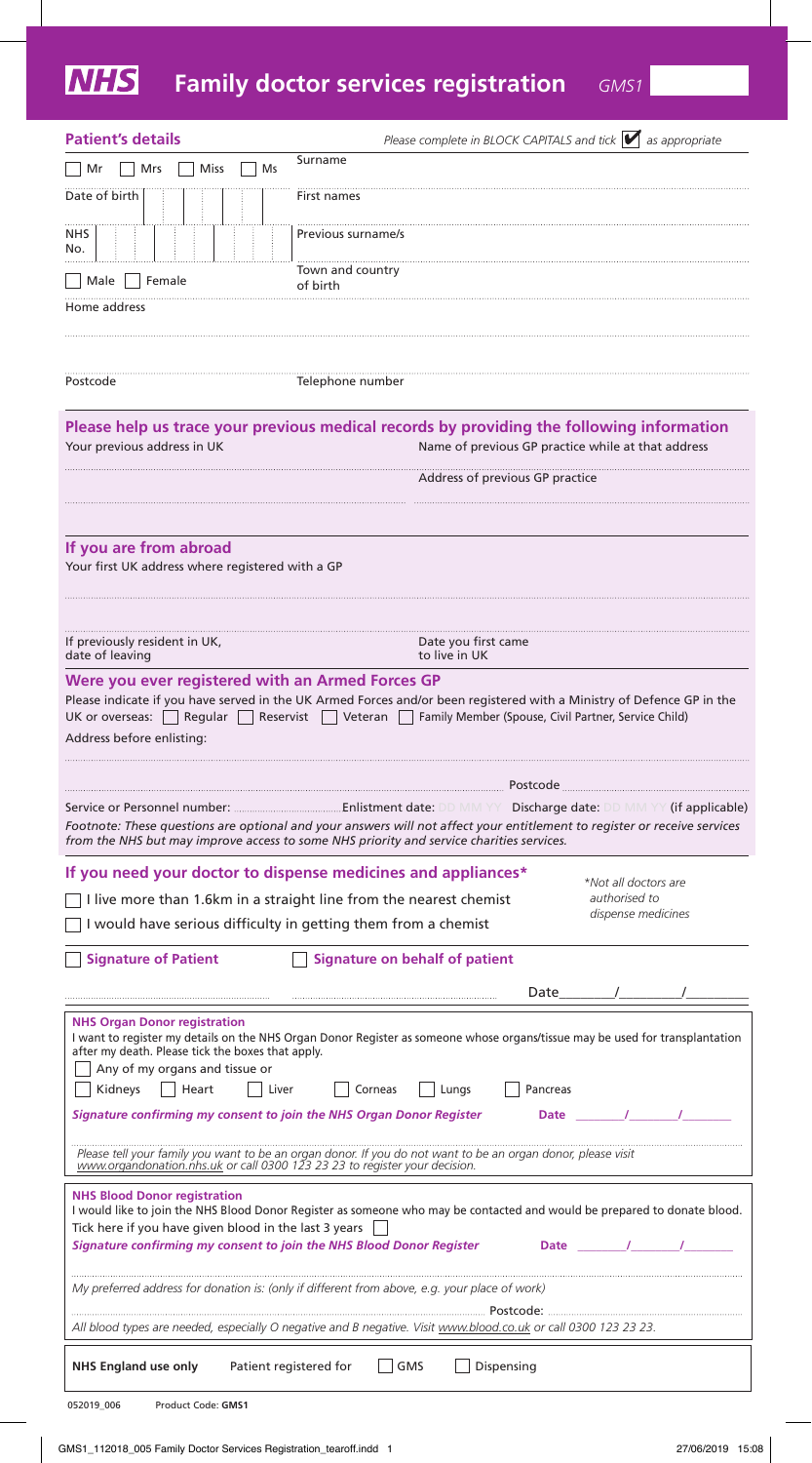

#### **To be completed by the GP Practice**

| <b>Practice Name</b>                                                                                                                                                   |                                    |                                                                                                                                                                                                                                                                                                                                                                                                                                                                                                                                                                                                                                                                                                     |                   | <b>Practice Code</b>   |                                                |  |
|------------------------------------------------------------------------------------------------------------------------------------------------------------------------|------------------------------------|-----------------------------------------------------------------------------------------------------------------------------------------------------------------------------------------------------------------------------------------------------------------------------------------------------------------------------------------------------------------------------------------------------------------------------------------------------------------------------------------------------------------------------------------------------------------------------------------------------------------------------------------------------------------------------------------------------|-------------------|------------------------|------------------------------------------------|--|
|                                                                                                                                                                        |                                    | I have accepted this patient for general medical services on behalf of the practice                                                                                                                                                                                                                                                                                                                                                                                                                                                                                                                                                                                                                 |                   |                        |                                                |  |
|                                                                                                                                                                        |                                    | I will dispense medicines/appliances to this patient subject to NHS England approval.                                                                                                                                                                                                                                                                                                                                                                                                                                                                                                                                                                                                               |                   |                        |                                                |  |
| I declare to the best of my belief this information is correct<br><b>Practice Stamp</b>                                                                                |                                    |                                                                                                                                                                                                                                                                                                                                                                                                                                                                                                                                                                                                                                                                                                     |                   |                        |                                                |  |
|                                                                                                                                                                        |                                    |                                                                                                                                                                                                                                                                                                                                                                                                                                                                                                                                                                                                                                                                                                     |                   |                        |                                                |  |
| Authorised Signature                                                                                                                                                   |                                    |                                                                                                                                                                                                                                                                                                                                                                                                                                                                                                                                                                                                                                                                                                     |                   |                        |                                                |  |
| Name                                                                                                                                                                   |                                    | Date / /                                                                                                                                                                                                                                                                                                                                                                                                                                                                                                                                                                                                                                                                                            |                   |                        |                                                |  |
|                                                                                                                                                                        |                                    | <b>SUPPLEMENTARY QUESTIONS QUESTIONS</b> - These questions and the patient declaration are optional and your<br>answers will not affect your entitlement to register or receive services from your GP.                                                                                                                                                                                                                                                                                                                                                                                                                                                                                              |                   |                        |                                                |  |
|                                                                                                                                                                        |                                    | <u>PATIENT DECLARATION</u> for all patients who are not ordinarily resident in the UK                                                                                                                                                                                                                                                                                                                                                                                                                                                                                                                                                                                                               |                   |                        |                                                |  |
|                                                                                                                                                                        |                                    | Anybody in England can register with a GP practice and receive free medical care from that practice.<br>However, if you are not 'ordinarily resident' in the UK you may have to pay for NHS treatment outside of the GP practice. Being<br>ordinarily resident broadly means living lawfully in the UK on a properly settled basis for the time being. In most cases, nationals<br>of countries outside the European Economic Area must also have the status of 'indefinite leave to remain' in the UK.<br>Some services, such as diagnostic tests of suspected infectious diseases and any treatment of those diseases are free of charge to                                                       |                   |                        |                                                |  |
| patient leaflet, available from your GP practice.                                                                                                                      |                                    | all people, while some groups who are not ordinarily resident here are exempt from all treatment charges.<br>More information on ordinary residence, exemptions and paying for NHS services can be found in the Visitor and Migrant                                                                                                                                                                                                                                                                                                                                                                                                                                                                 |                   |                        |                                                |  |
| Please tick one of the following boxes:                                                                                                                                |                                    | You may be asked to provide proof of entitlement in order to receive free NHS treatment outside of the GP practice, otherwise<br>you may be charged for your treatment. Even if you have to pay for a service, you will always be provided with any<br>immediately necessary or urgent treatment, regardless of advance payment.<br>The information you give on this form will be used to assist in identifying your chargeable status, and may be shared, including<br>with NHS secondary care organisations (e.g. hospitals) and NHS Digital, for the purposes of validation, invoicing and cost<br>recovery. You may be contacted on behalf of the NHS to confirm any details you have provided. |                   |                        |                                                |  |
| a)                                                                                                                                                                     |                                    | I understand that I may need to pay for NHS treatment outside of the GP practice                                                                                                                                                                                                                                                                                                                                                                                                                                                                                                                                                                                                                    |                   |                        |                                                |  |
| b)<br>provide documents to support this when requested                                                                                                                 |                                    | I understand I have a valid exemption from paying for NHS treatment outside of the GP practice. This includes for<br>example, an EHIC, or payment of the Immigration Health Charge ("the Surcharge"), when accompanied by a valid visa. I can                                                                                                                                                                                                                                                                                                                                                                                                                                                       |                   |                        |                                                |  |
| C)                                                                                                                                                                     | I do not know my chargeable status |                                                                                                                                                                                                                                                                                                                                                                                                                                                                                                                                                                                                                                                                                                     |                   |                        |                                                |  |
| action may be taken against me.                                                                                                                                        |                                    | I declare that the information I give on this form is correct and complete. I understand that if it is not correct, appropriate<br>A parent/quardian should complete the form on behalf of a child under 16.                                                                                                                                                                                                                                                                                                                                                                                                                                                                                        |                   |                        |                                                |  |
| Signed:                                                                                                                                                                |                                    |                                                                                                                                                                                                                                                                                                                                                                                                                                                                                                                                                                                                                                                                                                     | Date:             |                        | <b>DD MM YY</b>                                |  |
| <b>Print name:</b>                                                                                                                                                     |                                    |                                                                                                                                                                                                                                                                                                                                                                                                                                                                                                                                                                                                                                                                                                     |                   |                        |                                                |  |
| On behalf of:                                                                                                                                                          |                                    |                                                                                                                                                                                                                                                                                                                                                                                                                                                                                                                                                                                                                                                                                                     | patient:          | <b>Relationship to</b> |                                                |  |
| <b>DETAILS and S1 FORMS</b>                                                                                                                                            |                                    | Complete this section if you live in another EEA country, or have moved to the UK to study or retire, or if you live in<br>the UK but work in another EEA member state. Do not complete this section if you have an EHIC issued by the UK.<br>NON-UK EUROPEAN HEALTH INSURANCE CARD (EHIC), PROVISIONAL REPLACEMENT CERTIFICATE (PRC)                                                                                                                                                                                                                                                                                                                                                               |                   |                        | If yes, please enter details from your EHIC or |  |
| Do you have a non-UK EHIC or PRC?                                                                                                                                      |                                    | NO:<br>YES:                                                                                                                                                                                                                                                                                                                                                                                                                                                                                                                                                                                                                                                                                         |                   | PRC below:             |                                                |  |
|                                                                                                                                                                        |                                    | Country Code:<br>(¤)<br>3: Name                                                                                                                                                                                                                                                                                                                                                                                                                                                                                                                                                                                                                                                                     |                   |                        |                                                |  |
|                                                                                                                                                                        |                                    | 4: Given Names                                                                                                                                                                                                                                                                                                                                                                                                                                                                                                                                                                                                                                                                                      |                   |                        |                                                |  |
|                                                                                                                                                                        |                                    | 5: Date of Birth                                                                                                                                                                                                                                                                                                                                                                                                                                                                                                                                                                                                                                                                                    | <b>DD MM YYYY</b> |                        |                                                |  |
|                                                                                                                                                                        |                                    | 6: Personal Identification<br>Number                                                                                                                                                                                                                                                                                                                                                                                                                                                                                                                                                                                                                                                                |                   |                        |                                                |  |
| If you are visiting from another EEA<br>country and do not hold a current<br>7: Identification number<br><b>EHIC</b> (or Provisional Replacement<br>of the institution |                                    |                                                                                                                                                                                                                                                                                                                                                                                                                                                                                                                                                                                                                                                                                                     |                   |                        |                                                |  |
| Certificate (PRC))/S1, you may be billed<br>for the cost of any treatment received                                                                                     |                                    | 8: Identification number<br>of the card                                                                                                                                                                                                                                                                                                                                                                                                                                                                                                                                                                                                                                                             |                   |                        |                                                |  |
| outside of the GP practice, including<br>at a hospital.                                                                                                                |                                    | 9: Expiry Date                                                                                                                                                                                                                                                                                                                                                                                                                                                                                                                                                                                                                                                                                      | DD MM YYYY        |                        |                                                |  |
| PRC validity period                                                                                                                                                    | (a) From:                          | DD MM YYYY                                                                                                                                                                                                                                                                                                                                                                                                                                                                                                                                                                                                                                                                                          |                   | $(b)$ To:              | DD MM YYYY                                     |  |
|                                                                                                                                                                        |                                    | Please tick $\vert$ if you have an S1 (e.g. you are retiring to the UK or you have been posted here by your employer for<br>work or you live in the UK but work in another EEA member state). Please give your S1 form to the practice staff.                                                                                                                                                                                                                                                                                                                                                                                                                                                       |                   |                        |                                                |  |
|                                                                                                                                                                        |                                    | How will your EHIC/PRC/S1 data be used? By using your EHIC or PRC for NHS treatment costs your EHIC or PRC data<br>and GP appointment data will be shared with NHS secondary care (hospitals) and NHS Digital solely for the purposes of                                                                                                                                                                                                                                                                                                                                                                                                                                                            |                   |                        |                                                |  |
|                                                                                                                                                                        |                                    | cost recovery. Your clinical data will not be shared in the cost recovery process.<br>Your EHIC, PRC or S1 information will be shared with The Department for Work and Pensions for the purpose of                                                                                                                                                                                                                                                                                                                                                                                                                                                                                                  |                   |                        |                                                |  |

recovering your NHS costs from your home country.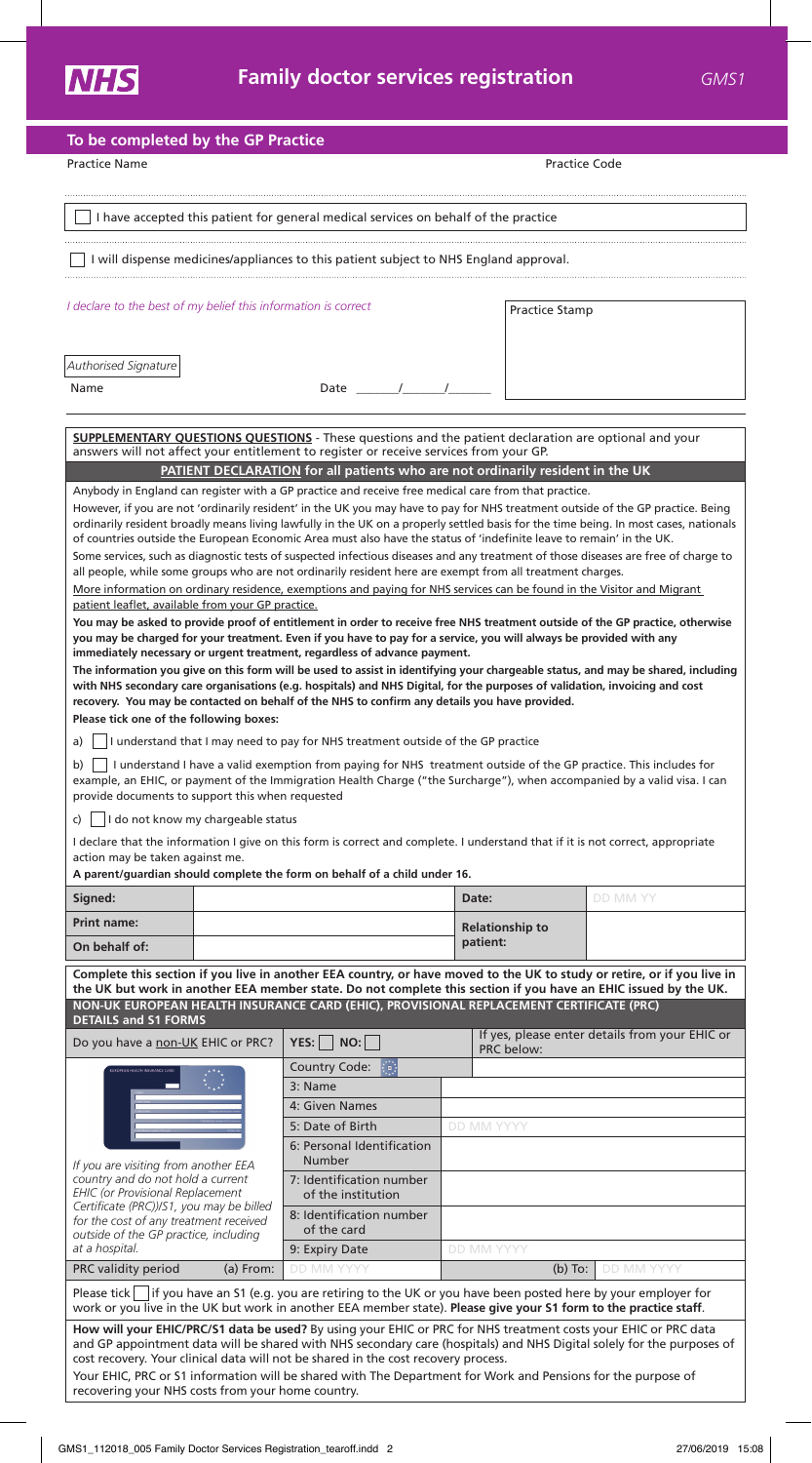## *Woodlands/Clerklands Partnership*

**Adult (16 and over) Registration Pack** 

| <b>Your Registering Address</b>                                                               |                                                                                      |                          |           |                                           |                                    |  |                                                                                           |                                   |  |
|-----------------------------------------------------------------------------------------------|--------------------------------------------------------------------------------------|--------------------------|-----------|-------------------------------------------|------------------------------------|--|-------------------------------------------------------------------------------------------|-----------------------------------|--|
| <b>SURNAME:</b>                                                                               |                                                                                      |                          |           |                                           |                                    |  |                                                                                           |                                   |  |
| <b>FORENAME(S):</b>                                                                           |                                                                                      |                          |           |                                           |                                    |  |                                                                                           |                                   |  |
|                                                                                               |                                                                                      |                          |           |                                           |                                    |  |                                                                                           |                                   |  |
| <b>ADDRESS:</b>                                                                               |                                                                                      |                          |           |                                           |                                    |  |                                                                                           |                                   |  |
|                                                                                               |                                                                                      | POSTCODE:                |           |                                           |                                    |  |                                                                                           |                                   |  |
| <b>DATE OF BIRTH:</b><br>$\prime$                                                             | $\prime$                                                                             |                          |           | <b>COUNTRY OF BIRTH:</b>                  |                                    |  |                                                                                           |                                   |  |
|                                                                                               |                                                                                      |                          |           |                                           |                                    |  | PLEASE ONLY PROVIDE YOUR OWN PERSONAL CONTACT DETAILS                                     |                                   |  |
| <b>LANDLINE:</b>                                                                              |                                                                                      |                          |           |                                           |                                    |  |                                                                                           |                                   |  |
| <b>MOBILE:</b>                                                                                |                                                                                      |                          |           |                                           |                                    |  | Consent to SMS Yes                                                                        | <b>No</b>                         |  |
| <b>EMAIL ADDRESS:</b>                                                                         |                                                                                      |                          |           |                                           |                                    |  | Consent to email Yes                                                                      | <b>No</b>                         |  |
| We may wish to send you messages not related to your medical care, e.g. holiday opening       |                                                                                      |                          |           |                                           |                                    |  |                                                                                           |                                   |  |
| hours. Do you consent to receiving these messages?                                            |                                                                                      |                          |           |                                           |                                    |  |                                                                                           | No<br>Yes I                       |  |
| Would you like to receive via email our Patient Participation Group newsletter on updates and |                                                                                      |                          |           |                                           |                                    |  |                                                                                           | $\mathsf{No}\ \Box$<br>Yes $\Box$ |  |
| services at the surgery?                                                                      |                                                                                      |                          |           |                                           |                                    |  |                                                                                           |                                   |  |
|                                                                                               |                                                                                      |                          |           | <b>Medical History and Family History</b> |                                    |  |                                                                                           |                                   |  |
| <b>Complaint</b>                                                                              |                                                                                      |                          |           | <b>My History</b>                         |                                    |  | <b>First Degree Family History</b><br>(Which relatives? i.e. Parents, siblings, children) |                                   |  |
| <b>Diabetes</b>                                                                               |                                                                                      |                          | Yes $[ ]$ | <b>No [ ]</b>                             |                                    |  |                                                                                           |                                   |  |
| Hypertension                                                                                  |                                                                                      |                          | Yes [ ]   | <b>No [ ]</b>                             |                                    |  |                                                                                           |                                   |  |
| <b>Heart Disease</b>                                                                          |                                                                                      | Yes [ ]<br><b>No</b> [ ] |           |                                           |                                    |  |                                                                                           |                                   |  |
| Asthma                                                                                        |                                                                                      |                          | Yes [ ]   | <b>No</b> [ ]                             |                                    |  |                                                                                           |                                   |  |
| Cancer                                                                                        |                                                                                      |                          | Yes [ ]   | <b>No [ ]</b>                             |                                    |  |                                                                                           |                                   |  |
| <b>High Cholesterol</b>                                                                       |                                                                                      |                          | Yes [ ]   | <b>No</b> [ ]                             |                                    |  |                                                                                           |                                   |  |
| <b>Stroke</b>                                                                                 |                                                                                      |                          | Yes [ ]   | <b>No [ ]</b>                             |                                    |  |                                                                                           |                                   |  |
| Other:                                                                                        |                                                                                      |                          |           |                                           |                                    |  |                                                                                           |                                   |  |
|                                                                                               |                                                                                      |                          |           |                                           |                                    |  |                                                                                           |                                   |  |
|                                                                                               |                                                                                      |                          |           |                                           | <b>Allergies</b>                   |  |                                                                                           |                                   |  |
| <b>Description</b>                                                                            |                                                                                      | <b>Comments</b>          |           |                                           |                                    |  |                                                                                           |                                   |  |
|                                                                                               |                                                                                      |                          |           |                                           |                                    |  |                                                                                           |                                   |  |
|                                                                                               |                                                                                      |                          |           |                                           |                                    |  |                                                                                           |                                   |  |
|                                                                                               |                                                                                      |                          |           |                                           |                                    |  |                                                                                           |                                   |  |
|                                                                                               |                                                                                      |                          |           | <b>Social History</b>                     |                                    |  |                                                                                           |                                   |  |
| <b>Smoking Status</b>                                                                         | <b>Never Smoked</b>                                                                  |                          |           | Ex-smoker                                 | <b>Smoker</b>                      |  | If smoker, what amount do you smoke daily?                                                |                                   |  |
|                                                                                               |                                                                                      |                          |           |                                           |                                    |  | If ex-smoker, what year did you stop?                                                     |                                   |  |
| <b>Ethnic Group</b>                                                                           |                                                                                      |                          |           |                                           |                                    |  |                                                                                           |                                   |  |
| <b>White British</b>                                                                          |                                                                                      | White + Black African    |           |                                           | Bangladeshi or British Bangladeshi |  |                                                                                           |                                   |  |
| <b>British or mixed British</b>                                                               | White + Asian                                                                        |                          |           | Other Asian Background                    |                                    |  |                                                                                           |                                   |  |
| White + Black Caribbean                                                                       | Other White Background<br>Indian or British Indian<br>Pakistani or British Pakistani |                          |           | African<br>Other                          |                                    |  |                                                                                           |                                   |  |
|                                                                                               |                                                                                      |                          |           | <b>Accessible Information</b>             |                                    |  |                                                                                           |                                   |  |
|                                                                                               |                                                                                      |                          |           |                                           |                                    |  | If checked, please provide any relevant                                                   |                                   |  |
|                                                                                               | Do you have communication needs relating to:<br>details                              |                          |           |                                           |                                    |  |                                                                                           |                                   |  |
|                                                                                               | Any form of hearing loss or being d/Deaf                                             |                          |           |                                           |                                    |  |                                                                                           |                                   |  |
|                                                                                               | Any form of visual impairment exception of spectacles                                |                          |           |                                           |                                    |  |                                                                                           |                                   |  |
| Any learning disabilities, sensory disorder or<br>developmental disorder, e.g. autism         |                                                                                      |                          |           |                                           |                                    |  |                                                                                           |                                   |  |

#### **PLEASE ATTACH ANY PREVIOUS MEDICATION DETAILS**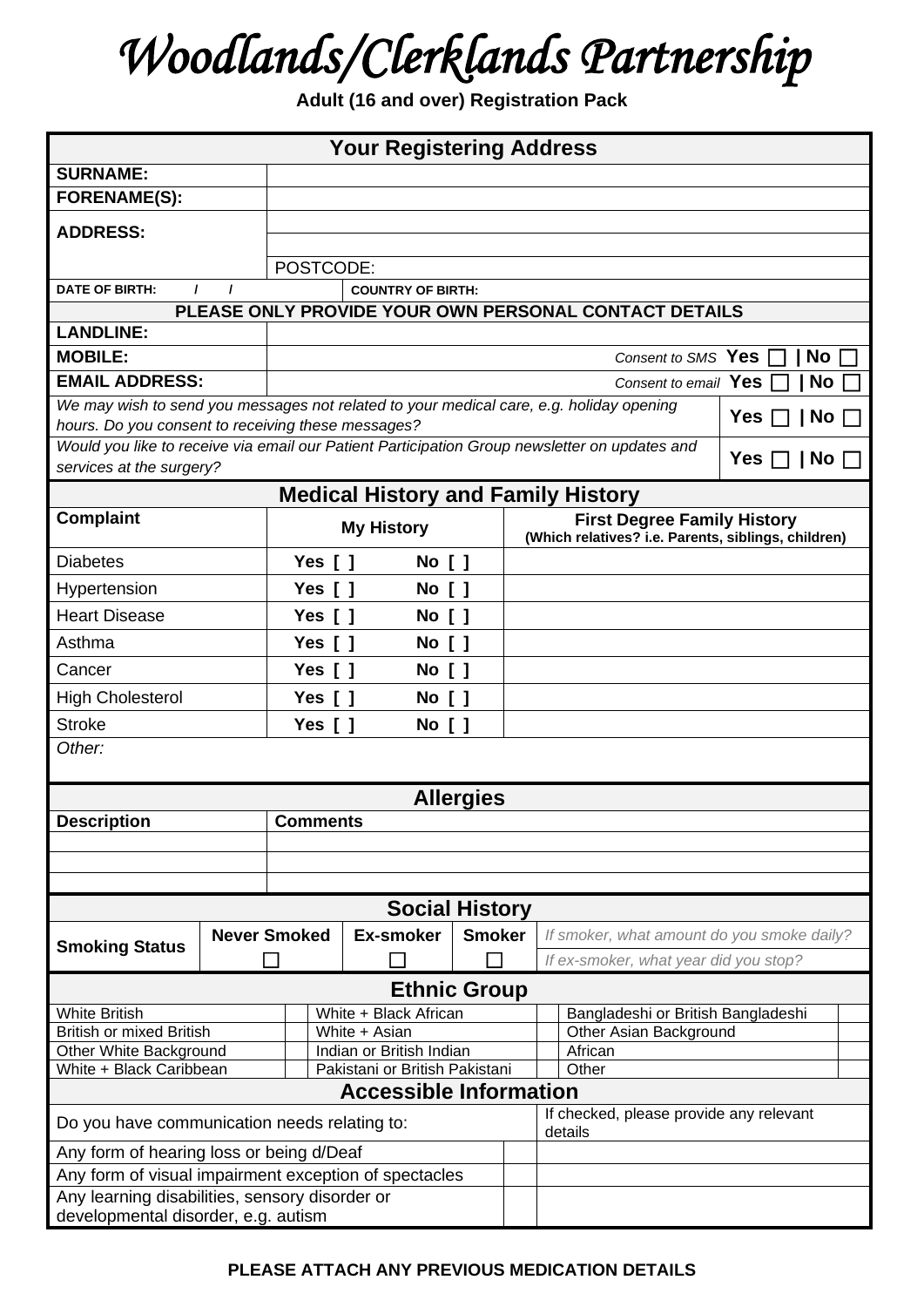| <b>Nominated Pharmacy</b>                                                                          |               |  |  |  |  |
|----------------------------------------------------------------------------------------------------|---------------|--|--|--|--|
| If you have / would like a nominated pharmacy,<br>please tell us the name and address or location. |               |  |  |  |  |
| <b>Communications</b>                                                                              |               |  |  |  |  |
| Do you speak English?                                                                              | Yes l<br>No l |  |  |  |  |
| Do you have any other communication difficulties?<br>(i.e. dysphasia, aphasia)                     |               |  |  |  |  |
| Do you need an interpreter? If yes, in which<br>language?                                          |               |  |  |  |  |



 **Summary Care Records contain key information about the medicines you are taking, allergies you suffer from and any bad reactions to medicines you have had in the past**. You will be able to add other information too if you and your GP agree that it is a good idea to do so.

 Information about your healthcare may not be routinely shared across different healthcare organisations and systems. You may need to be treated by health and care professionals that do not know your medical history. Essential details about

 your healthcare can be difficult to remember, particularly when you are unwell or have complex care needs.

 Having a Summary Care Record can help by providing healthcare staff treating you with vital information from your health record. This will help the staff involved in your care make better and safer decisions about how best to treat you.

 **Your options are outlined below; please indicate your choice and sign below:** 

 ☐ **Express consent for medication, allergies and adverse reactions only.** *You wish to share information about medication, allergies and adverse reaction only.* 

 ☐ **Express consent for medication allergies, adverse reactions and additional information.** *You your significant illnesses and health problems, operations and vaccinations you have had in the past, how you wish to share information about medication, allergies and advise reactions and further information that includes: would like to be treated (such as where you would prefer to receive care), what support you might need and who should be contacted for more information about you.* 

 ☐ **Express dissent for Summary Care Record (opt out)**. *You do not want any information shared with other healthcare professionals involved in your care. [please request a formal opt out form from Patient Services]*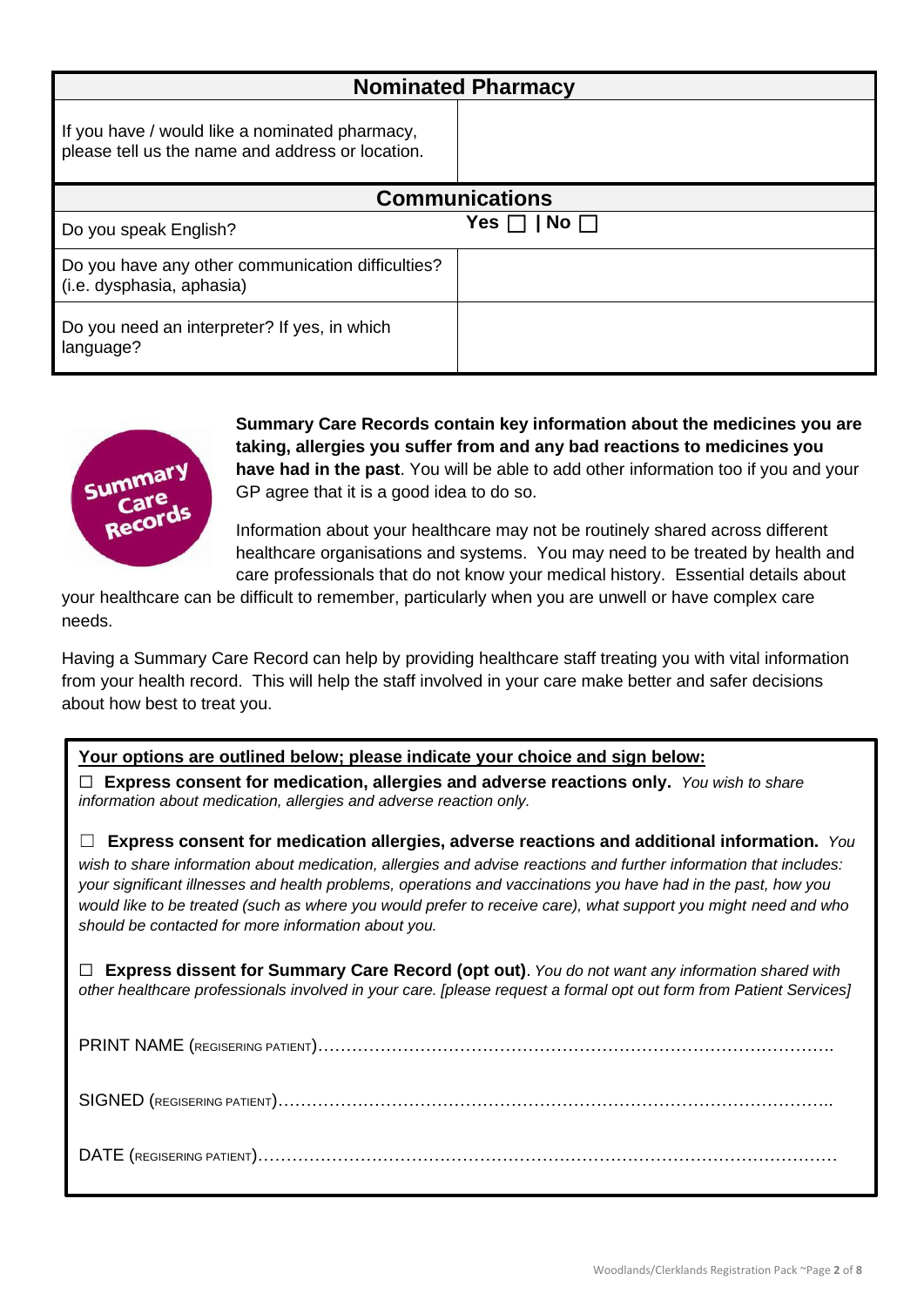#### **NEXT OF KIN & PEOPLE YOU CARE FOR**

 In order to record your next of kin/emergency contact, and for carers any people you may care for, we need their consent as well as yours. Please feel free to take this slip home and bring it back when you have got their signature to say they're happy for their name and contact details to be saved in your medical record.

#### **Your name: Your date of birth: / /**

| Next of kin name<br>(including title) | Date of birth | <b>Relationship to</b><br><b>vou</b> | <b>Telephone</b> | <b>Signature</b> |
|---------------------------------------|---------------|--------------------------------------|------------------|------------------|
|                                       |               |                                      |                  |                  |
|                                       |               |                                      |                  |                  |

 *By providing your next of kin you are consenting for this to be saved on your record as an emergency contact. This can be amended and changed by you at any time.* 

#### **FOR CARERS**

| Person you care<br>for (including<br>title) | Date of birth | <b>Relationship to</b><br>you | <b>Telephone</b> | <b>Signature</b> |
|---------------------------------------------|---------------|-------------------------------|------------------|------------------|
|                                             |               |                               |                  |                  |
|                                             |               |                               |                  |                  |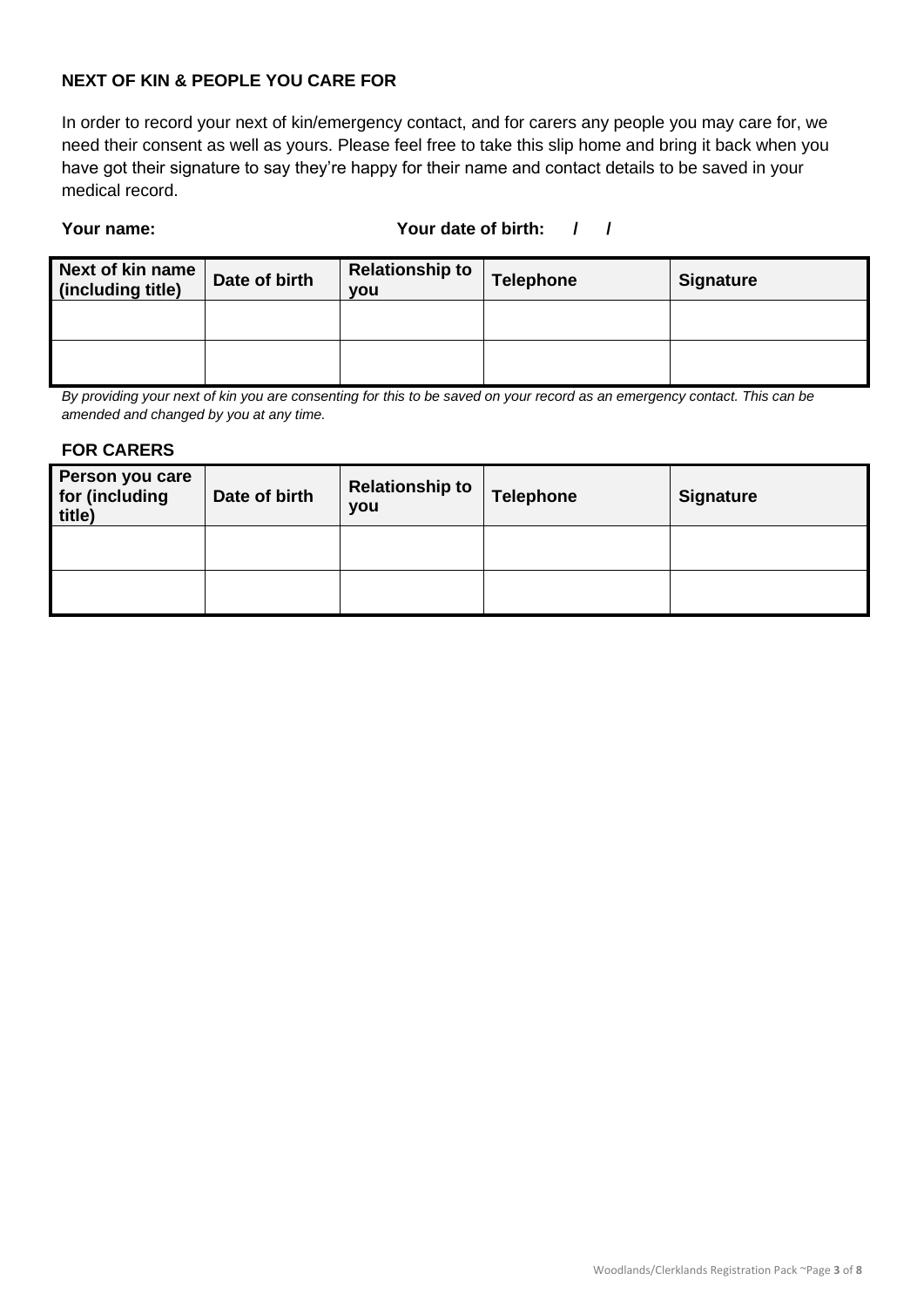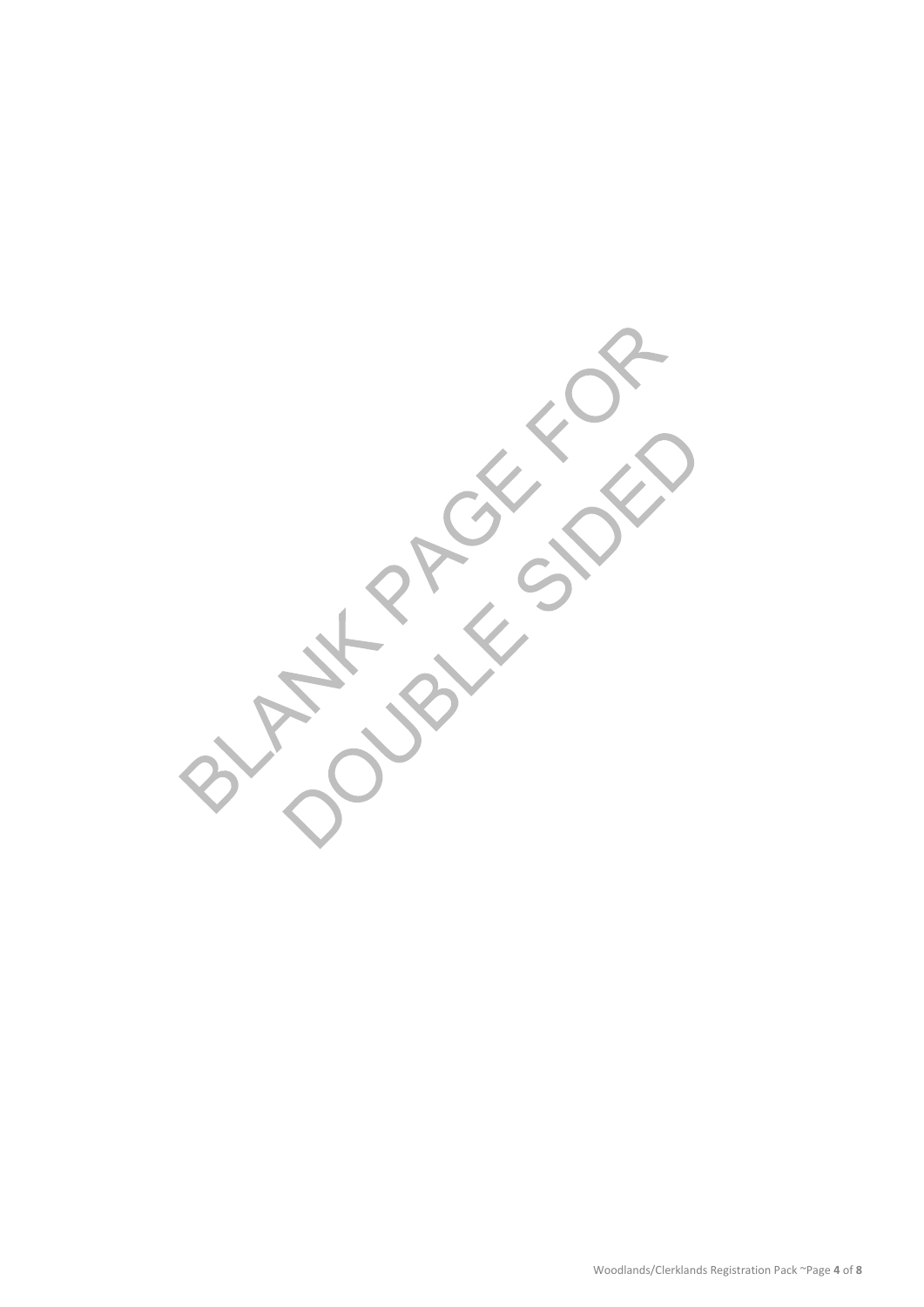#### **PRACTICE CODE OF CONDUCT**

 It is the aim of the West Sussex Clinical Commissioning Group (WSCCG) and the WOODLANDS/ CLERKLANDS Practice to provide a safe and pleasant environment in which patients and visitors may receive healthcare, and staff may carry out their work.

 To assist in providing this, all persons accessing the services of the practice are expected to observe the Practice Code of Conduct.

 The Code of Conduct states: **Persons attending the practice whether in person or by telephone should behave in a manner that respects the rights of others and the practice environment.** 

 The following behaviour falls outside the Code of Conduct and is therefore considered to be unacceptable:

- *Excessive noise which is obtrusive to others Spitting*
- 
- *Offensive remarks of a racial, sexual or personally Inappropriate behavior involving derogatory nature alcohol/substance misuse*
- 
- 
- *Use of threatening/abusive/obscene language Threatening/aggressive gestures and/or action`s* 
	-
- Damage to property  *Intimidating, menacing or disrespectful manner*
- *Theft*

 Any person acting in an unacceptable manner will be asked by a member of staff to stop behaving in such a way and to observe the Practice Code of Conduct.

 If a person repeatedly fails to observe the Code of Conduct, the WSCCG will make alternative arrangements for the patient concerned to receive his/her healthcare. These arrangements will be advised to the patient in writing by the WSCCG.

 **Violent behavior is never tolerated** and will result in police prosecution of the aggressor and the direct and immediate removal of the patient concerned from the practice list.

#### **NHS ZERO TOLERANCE TO VIOLENT AND ABUSIVE BEHAVIOUR**

 I fully understand that the NHS is operating a permanent zero tolerance policy towards violent and abusive behaviour. This includes harassment, alarming, distressing, threatening, abusive, insulting as well as, violent behaviour – by an individual. This policy applies to all health service facilities including all areas of general practice and primary care.

 I further understand that should I be party to violent, threatening or abusive behaviour towards any member of the Woodlands/Clerklands Partnership team, then I will expect that certain sanctions will be applied to me. This could include removal from the Practice Registration List and could mean I will have to be seen at an approved secure centre for violent patients.

 I am aware that difficulties may occur in the provision of my medical care that cannot be the responsibility of any one health care professional. I am also aware that violent, threatening or abusive behaviour cannot alter the situation which is often beyond the individual health care professional's control.

#### *I agree that on becoming a registered patient at Woodlands/Clerklands Partnership to adhere to the practice code of conduct and understand that any form of violent, threatening abusive behaviour towards any member of staff any time is not tolerated.*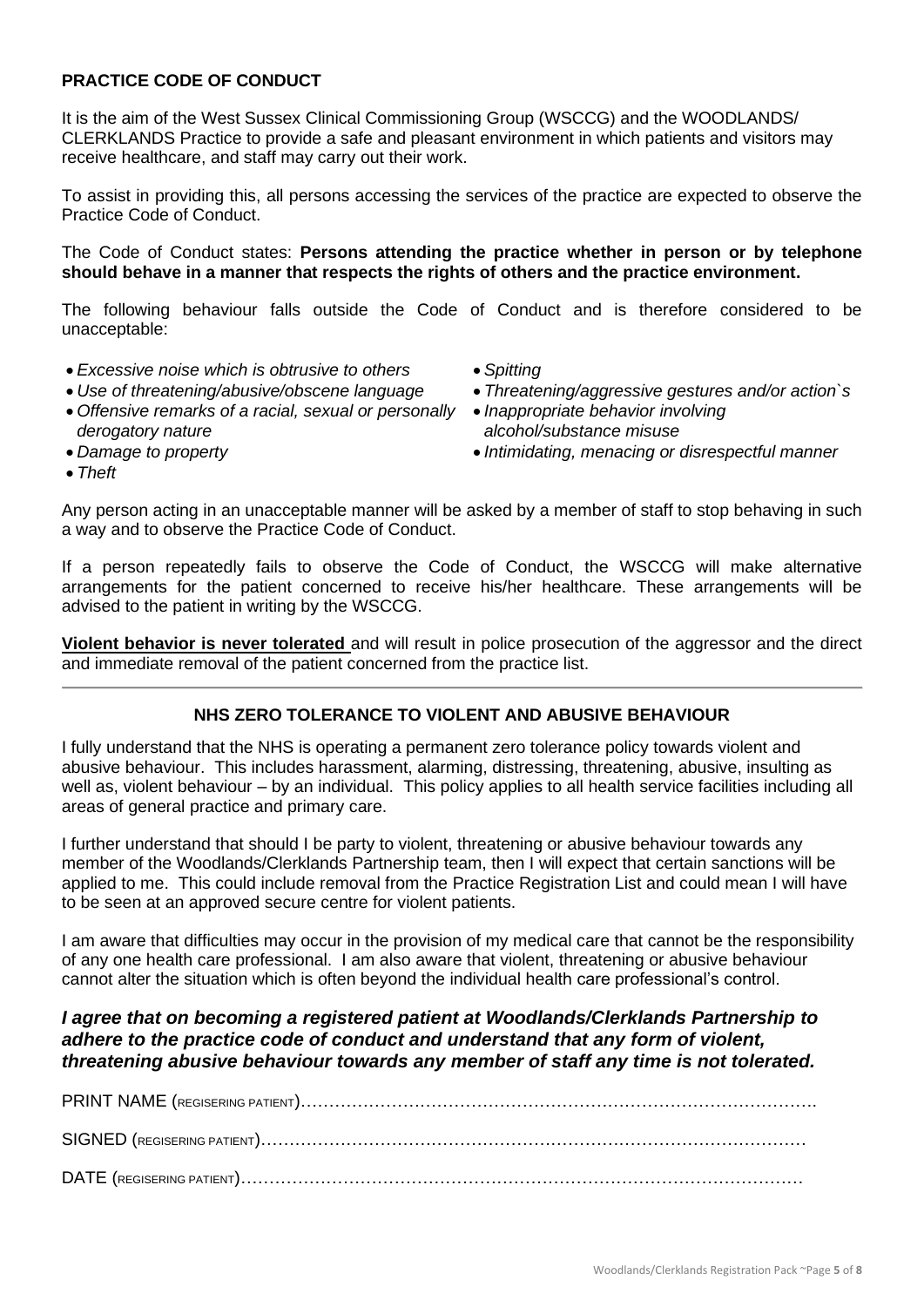

#### **Register for Online Services**

*<https://www.woodlands-clerklandspartnership.co.uk/pages/Online-Services>*

 *SystmOnline is the patient online service where you can access via your desktop computer or a smartphone device.* 

#### **Once you are registered, you are able to access online for the following:**

- Book GP appointments
- Request repeat medication
- Update your details
- Send messages to the Patient Services Team
- Once you have logged onto to SystmOnline you can then request viewing access of your full Coded Medical Record.<br>Once requested this will be released online within two working weeks. • View your coded Medical Record (including test results and vaccination history)

#### **I understand that by doing so I am agreeing with the following statements:**

- *1. I will be responsible for the security of the information that I see or download*
- *2. If I choose to share my information with anyone else, this is at my own risk*
- *3. I will contact the practice, as soon as possible, if I suspect that my account has been accessed by someone without my agreement*
- *4. If I see information in my record that is not about me, or is inaccurate, I will log out immediately and contract the practice as soon as possible.*

 Please complete and sign below if you would like to register for SystmOnline. Please note that unless you are a patient that is known to be housebound you will be required to attend the surgery in person and you will be requested to show photo ID.

| First Name(s):    | Surname:       |
|-------------------|----------------|
| Date of Birth:    | Email address: |
| Telephone Number: | Mobile:        |

SIGNED (REGISTERING PATIENT)……………………………………………………………………………………

DATE (REGISTERING PATIENT)………………………………………………………………………………………

#### **For practice use only**

| Identity verified through |                                            | Vouching $\Box$ Name of verifier | Date |
|---------------------------|--------------------------------------------|----------------------------------|------|
| (tick all that apply)     | Vouching with information in record $\Box$ |                                  |      |
|                           | Photo $ID \Box$                            |                                  |      |
|                           | Proof of residence $\square$               |                                  |      |
|                           |                                            |                                  |      |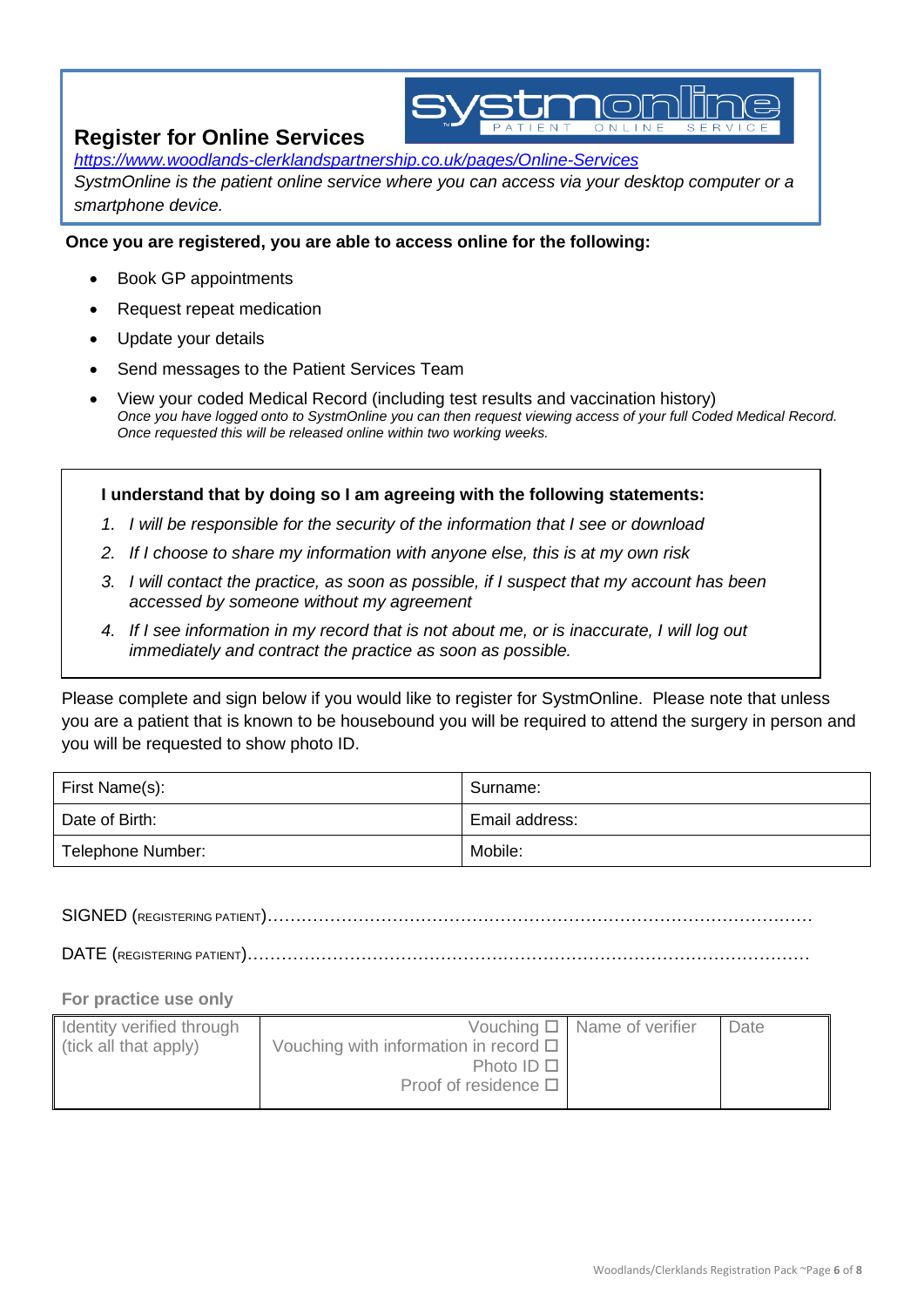### **PLEASE RETAIN THIS PAGE FOR YOUR INFORMATION**

Welcome to Woodlands & Clerklands Partnership. We are a practice that operates from two surgeries: Woodlands Surgery in Crawley and Clerklands Surgery in Horley.

 Please note if you are registering at **Clerklands Surgery in Horley**, any treatments and referrals will be provided under **West Sussex Services**. (i.e physiotherapy, community services).

If you want to know more about our appointments, surgery times, clinics, services and more, please check our website at<https://www.woodlands-clerklandspartnership.co.uk/>



on our Facebook page. If you are joining the practice, you can keep up to date with our services and campaigns

Follow us at https://www.facebook.com/WoodlandsClerklands/



If you're a patient at our practice you can now use the new NHS App, a simple and secure way to access a range of NHS services on your smartphone or tablet.

You can use the NHS App to check your symptoms and get instant advice, book appointments, order repeat prescriptions, view

your GP medical record and more.

more information. If you already use SystmOnline you can continue to use it. You can use the NHS App as well. \*Proxy access allows parents, family members and carers to access health services on behalf of other people. For example, children, dependants you care for, and relatives, please contact the GP Surgery for

For setup guide, please go to our practice website.

# **LIVI**  See a GP by video

Patients of Woodlands & Clerklands Partnership can now see an NHS GP by video using LIVI. Get medical advice, prescriptions and referrals on the same day – even at weekends. The service is provided free on the NHS.

You can download the LIVI app to your mobile phone or tablet, at the App Store or Google Play. Or visit <https://www.livi.co.uk/>for more information.

LIVI GPs are all GMC-registered NHS GPS, who (with your consent) will be able to access your medical records and give you a considered, in-depth diagnosis based on your medical history.

\* Please note that you must be at least 16 years old to use the LIVI App. However, you can use your account to book an appointment for your child if they are aged between 2 and 16, subject to you providing evidence of your parental responsibility.